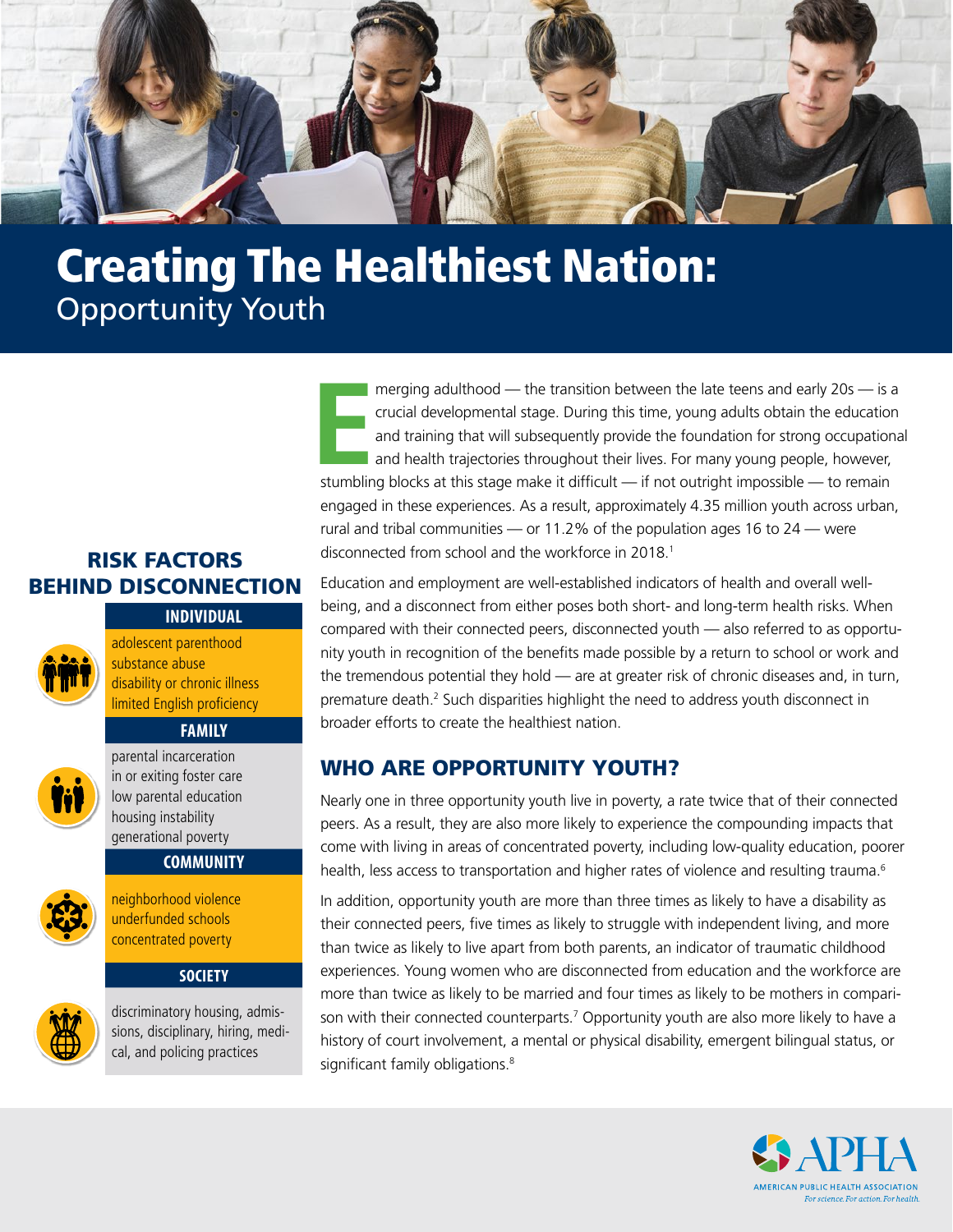# **Impact of the COVID-19 Pandemic**

While significant progress has been achieved in reducing the population of opportunity youth over the last 10 years, the COVID-19 pandemic and associated economic crisis are expected to reverse recent progress. **Unemployment.** Young adults are most likely to be unemployed or underemployed, least likely to be able to work from home, and more likely to work in those industries hardest hit by the pandemic.

At its height, unemployment for workers ages 16–24 jumped 16% between 2019 and 2020, with Black, Latinx, and Asian American and Pacific Islander youth forced out of the workforce at disproportionately high rates.<sup>3</sup>

**Digital Divide.** For students, disparities in digital and nutritional access are widening existing opportunity gaps. Half of all Native children and one in three Black and Latinx children lack either computers or high-speed internet access at home. Native, Black and Latinx school-age children are also two to three times more likely to live in households receiving SNAP benefits than their white or AAPI peers, meaning they are more likely to rely on free or reduced-price meals at school to get the nutrition they need to fully participate in the school day[.4](#page-5-14)

**Social Isolation.** Learning from home has also meant many students are disconnected from schoolbased supports and connections that typically serve as protective factors against stress, depression and suicidality. Such a loss is particularly profound for students already at heightened risk for disconnection from education and the workforce, with schools holding the potential to provide affirmation for LGBTQ youth or stability for youth involved with child welfare or experiencing homelessness.<sup>[5](#page-5-15)</sup>

*As we reimagine a more equitable health care infrastructure, it is imperative that public health professionals prioritize this population to preserve the health, well-being and socioeconomic stability of our nation.*

Aligned with broader racial and ethnic disparities in the US, Native, Black and Latinx youth are overrepresented in the disconnected population. Before the pandemic, approximately 25% of Native youth, 18% of Black youth, and 13% of Latinx youth were disconnected; for white and AAPI youth, disconnection rates were 9.4% and 6.6%, respectively.<sup>9</sup>

# WHAT IS THE IMPACT OF YOUTH DISCONNECTION?

The impacts of disconnection are profound. Youth who are not in school or employed for at least six months are one-sixth as likely to obtain a high school or college degree and five times more likely to have a criminal record when compared to connected youth[.10](#page-5-6) Opportunity youth are also more than 20 times as likely to live in institutionalized group quarters, including psychiatric and correctional facilities.[11](#page-5-7) Disconnected teens who are married and mothering are at increased risk of domestic violence, poor birth outcomes and postpartum depression[.12](#page-5-8)

High school graduation is a particularly stark indicator for overall well-being; in fact, of the social determinants, educational attainment is the single greatest predictor of health and well-being across the lifespan.[13](#page-5-9) Employment prospects and earning potential are better for high school graduates, with each year of high school completion associated with a 15% increase in lifetime wealth[.14](#page-5-10) Compared to high school and college graduates, adults who do not complete high school are at higher risk of poor health and more likely to die prematurely from preventable conditions such as high blood pressure, diabetes and stroke.[15](#page-5-11)

The opportunity cost for the individual is accompanied by a financial cost at the societal level. Youth who do not graduate from high school are less likely to find a job or earn a living wage than their graduated peers; as a result, they are more reliant on health and income security entitlements like Medicaid, Temporary Assistance for Needy Families, and the Supplemental Nutrition Assistance Program. Multiple cross-sectional studies have attempted to measure the national financial impact of youth discon-nection, including lost earnings and tax revenue, with estimates ranging from \$26.8 billion to \$93 billion annually.<sup>[18](#page-5-12)</sup>

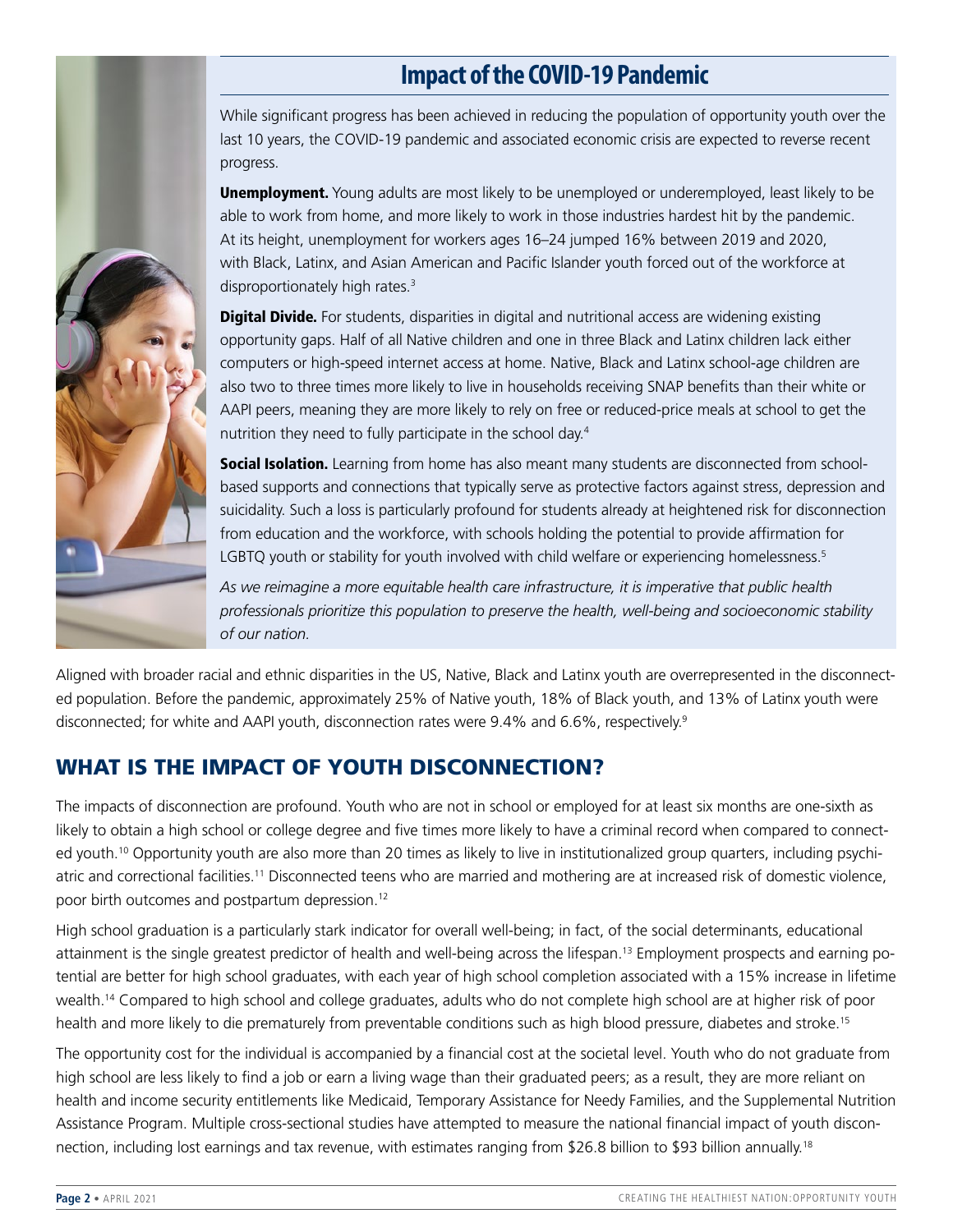High school graduation is a particularly stark indicator for overall well-being; in fact, of the social determinants, educational attainment is the single greatest predictor of health and well-being across the lifespan.<sup>[13](#page-5-9)</sup>

These individual and societal costs are also felt and borne out by future generations. The children of adolescent mothers, for instance, are more likely to experience health problems, lower academic achievement, and increased rates of dropout, incarceration, unemployment, and teen parenthood.<sup>19</sup> Such cyclical outcomes are compounded by structural racism: even controlling for protective factors like education, Black, Latinx and Native families in the US hold a fraction of the wealth of white families due to persistent housing, financial and labor market discrimination. Limited access to stable jobs, good wages, affordable health insurance and tax-advantaged benefits like retirement savings creates financial insecurity, hinders economic mobility and ultimately impedes the ability to pass wealth to future generations.<sup>20</sup>

## WHAT STRATEGIES CAN ADDRESS YOUTH DISCONNECTION?

Because there is no one reason that young adults become disconnected from school and the economy, there is no one-size-fits-all approach to improving outcomes for opportunity youth. To best support reengagement, public health professionals should consider cross-sector interventions that are equity focused and youth-driven.

**ENSURE QUALITY EARLY CHILDHOOD EDUCATION.** As they age, youth who had access to quality early childhood education are significantly more likely

to graduate from high school and less likely to experience teen pregnancy and in-volvement with the criminal justice system.<sup>[21](#page-5-18)</sup> But early childhood education is chronically underfunded in the US — caregivers outspent the government in this sector by approximately \$6 billion in 2017<sup>22</sup> — and Black and Latinx children are often closed out of high-quality public preschool programs, with statewide enrollment rates as low as 4% and 1%, respectively, during the 2017-2018 school year.<sup>[23](#page-5-20)</sup>

| <b>AT THE STATE</b><br><b>AND LOCAL LEVEL</b> | Ensure coordinated care for pregnant and parenting students<br>includes access to childcare or two-generation educational<br>models that allow them to continue with school. One such<br>example is the California School-Age Families Education<br>Program, or Cal-SAFE, which pairs school-based academic<br>and parenting skills support services for expectant or<br>parenting students with quality childcare for their children. <sup>24</sup> |  |
|-----------------------------------------------|------------------------------------------------------------------------------------------------------------------------------------------------------------------------------------------------------------------------------------------------------------------------------------------------------------------------------------------------------------------------------------------------------------------------------------------------------|--|
| <b>AT THE FEDERAL</b><br>I FVFI.              | Advocate for the establishment of a universal pre-K program<br>that funds early childhood education for all children ages<br>3-4, as well as high-quality training and livable wages for<br>early childhood educators.                                                                                                                                                                                                                               |  |



**Experts in their Lived Experience**

Despite the many hurdles they face in connecting to school and the workforce, opportunity youth are highly motivated to seek academic and professional success and, in turn, serve as a provider and role model for their communities.<sup>16</sup> In surveys about their experiences, opportunity youth have expressed a strong sense of personal responsibility for their lives, an eagerness to access resources like peer networks and mentors, and confidence in their ability to finish high school, go to college and land a good job.<sup>17</sup> In seeking to improve outcomes for opportunity youth, public health professionals should embrace an asset-based approach that acknowledges the expertise these young adults hold regarding the factors that lead to disconnection, the persistent challenges to engagement and the supports needed to reconnect.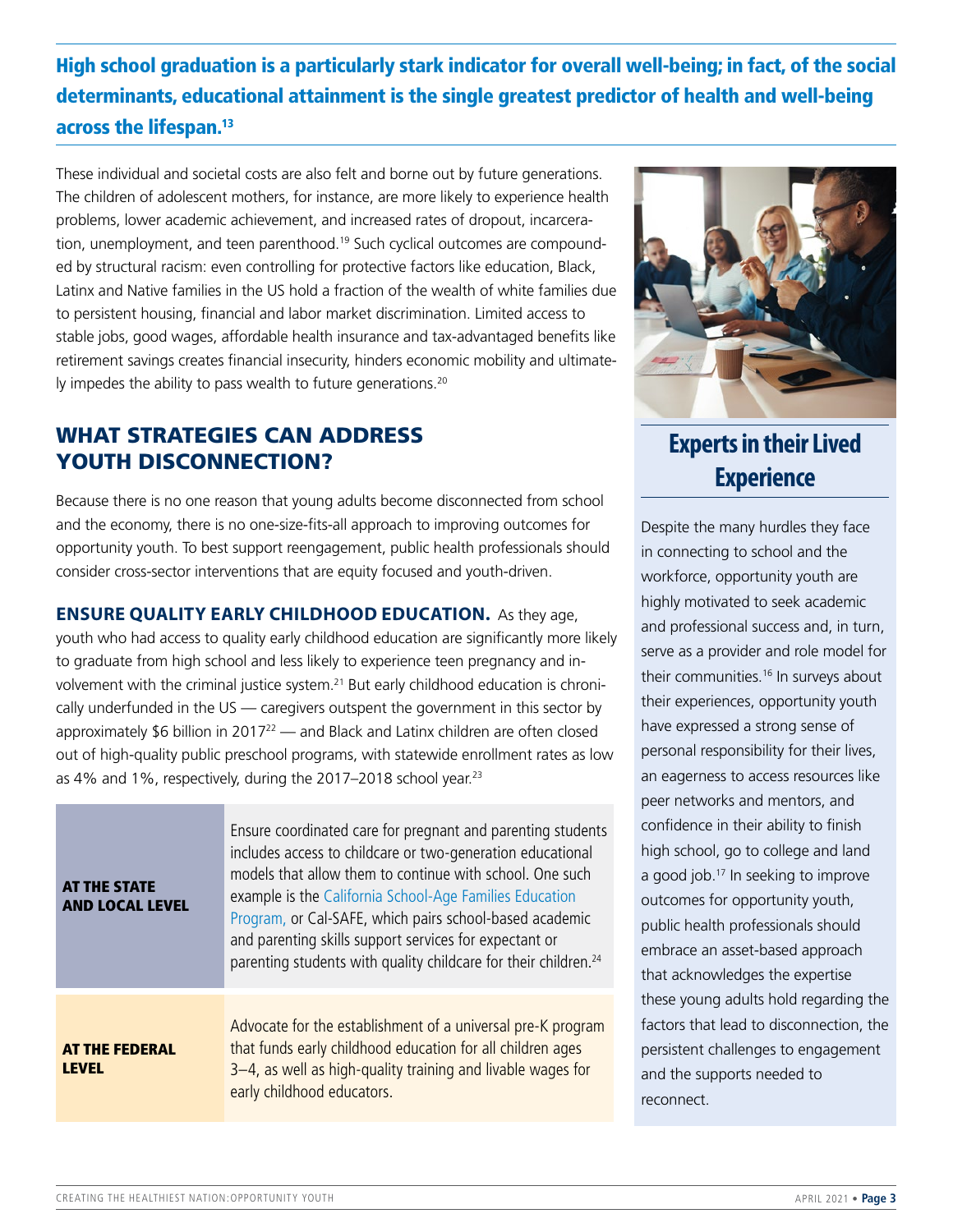**PROMOTE CROSS-SECTOR AND CROSS-SYSTEM COLLABORATION.** By definition, opportunity youth are disconnected from the major institutions that would otherwise connect them to safety net resources, opportunities to increase self-reliance and constructive relationships. Unfortunately, due to the breadth and severity of risk factors that lead to disconnection, these same youth are also more likely than their connected peers to require the support of multiple social services to meet basic needs and less able to access diffuse resources[.25](#page-5-24)

| <b>AT THE STATE</b><br><b>AND LOCAL LEVEL</b> | Urge health departments to collaborate with local education and community agencies on the promo-<br>tion and delivery of youth-focused health services, as well as the maintenance and analysis of indicator<br>databases.<br>Establish community-university partnerships like PROSPER as a means of bringing together agencies,<br>community leaders, and impacted youth to implement hyperlocal and evidence-based school, family and<br>community prevention programs. <sup>26</sup>                                                            |
|-----------------------------------------------|----------------------------------------------------------------------------------------------------------------------------------------------------------------------------------------------------------------------------------------------------------------------------------------------------------------------------------------------------------------------------------------------------------------------------------------------------------------------------------------------------------------------------------------------------|
| <b>AT THE FEDERAL</b><br><b>LEVEL</b>         | Cultivate systems of care aimed at facilitating a "no wrong door" approach for disconnected youth who<br>would benefit from multiple forms of support. Authorized in 2014, Performance Partnership Pilots for<br>Disconnected Youth, or P3, make it easier for state, local and tribal governments to create such systems by<br>allowing jurisdictions to pool discretionary funding from several federal agencies and waive specific program<br>requirements with the explicit purpose of improving outcomes for opportunity youth. <sup>27</sup> |

**PROVIDE COMPREHENSIVE SEX EDUCATION.** Young women who are disconnected from school and work are more than four times as likely as their connected peers to be mothers, and teen mothers are half as likely as non-parenting peers to receive their high school diploma by age 22. Youth need access to high-quality, evidence-based sex education in order to prevent unintended pregnancy, combat sexual violence, make informed decisions about overall sexual health and — ultimately — remain in school.<sup>28</sup> Yet the federal government has spent more than \$2 billion on abstinence-only programming since 1982,<sup>29</sup> and only 39 states mandate some form of sex education.<sup>30</sup>

| <b>AT THE STATE</b>                   | Implement sex education that addresses all facets of sex and sexuality in an inclusive and affirmative                                                                                                                                                                                                                                                                                           |
|---------------------------------------|--------------------------------------------------------------------------------------------------------------------------------------------------------------------------------------------------------------------------------------------------------------------------------------------------------------------------------------------------------------------------------------------------|
| <b>AND LOCAL LEVEL</b>                | manner, emphasizing consent, agency and autonomy.                                                                                                                                                                                                                                                                                                                                                |
| <b>AT THE FEDERAL</b><br><b>LEVEL</b> | Redirect abstinence-only funding to programs that, among other elements, acknowledge and respond to the<br>needs of sexually active youth. <sup>31, 32</sup><br>Ensure that federal funding for existing sex education programs adheres to rigorous standards of evidence<br>and complete, unbiased science-based information in grant announcements, awards, evaluations and<br>implementation. |

**REPLACE EXCLUSIONARY DISCIPLINE WITH RESTORATIVE PRACTICES.** Out-of-school suspension rates have dropped significantly over the last decade, but disparities in the use of exclusionary discipline practices remain.<sup>[34](#page-5-32)</sup> In the short term, suspensions and expulsions translate to lost instructional time and fractured relationships, without evidence to suggest effective improvement in student behavior. Instead, such practices increase the likelihood that students will disengage from or drop out of school entirely and become entangled in the justice system.<sup>35</sup> In contrast, research suggests that restorative justice practices — placing an emphasis on repairing relationships — can decrease youth involvement in the juvenile justice system.<sup>36</sup>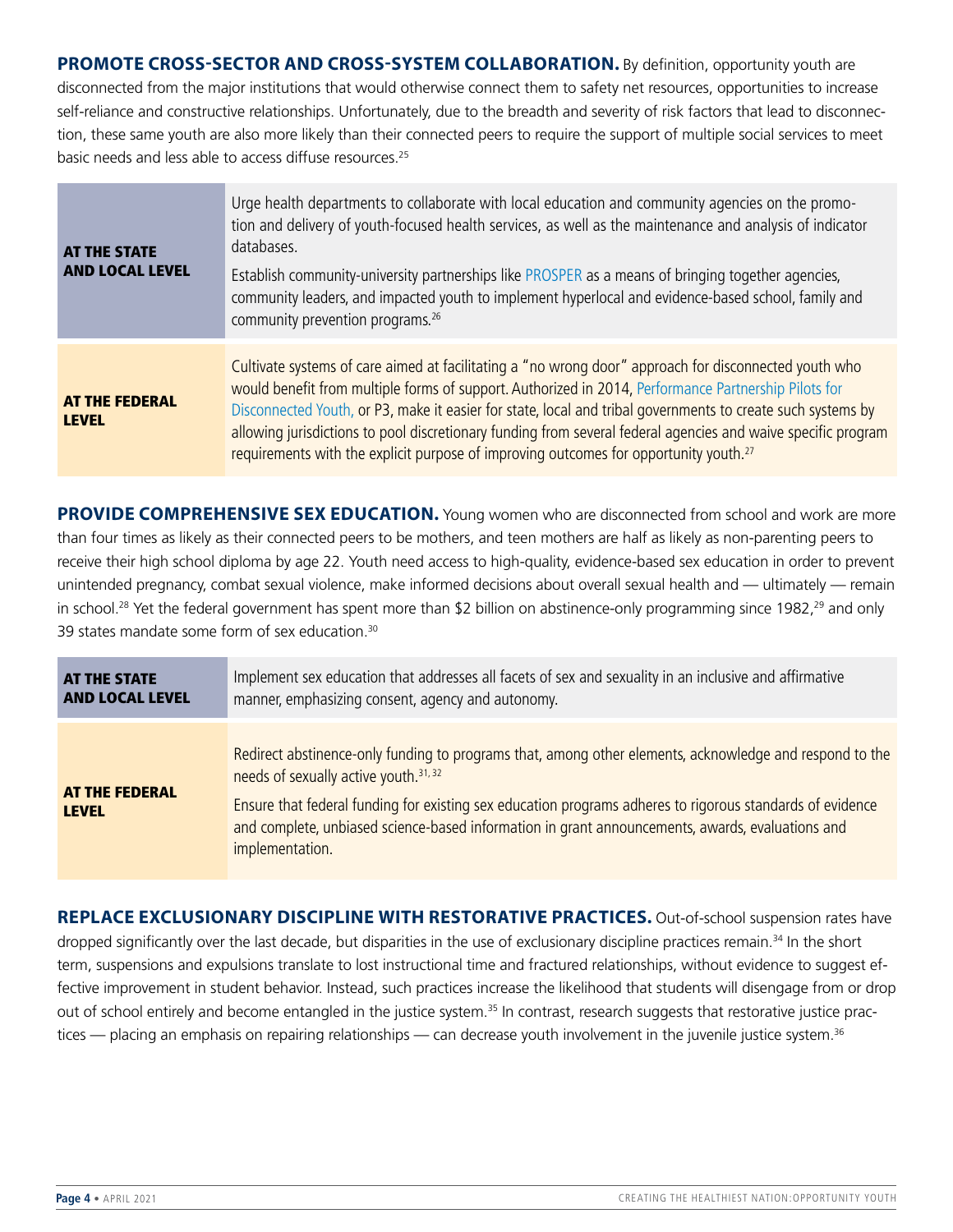| <b>AT THE STATE</b><br><b>AND LOCAL LEVEL</b> | Implement restorative alternatives in schools, such as peer mediation for classroom conflicts, substance<br>abuse recovery services for students referred for drug-related offenses, and family engagement in place of<br>court referrals for chronic absenteeism.                                                                                                |
|-----------------------------------------------|-------------------------------------------------------------------------------------------------------------------------------------------------------------------------------------------------------------------------------------------------------------------------------------------------------------------------------------------------------------------|
| <b>AT THE FEDERAL</b><br><b>LEVEL</b>         | Reinstate the 2014 school discipline guidance package and prohibit federal and state funding for programs<br>related to exclusionary school discipline and school resource officers. <sup>37</sup><br>Amend the Every Student Succeeds Act, or ESSA, to require that state and local jurisdictions demonstrate a<br>commitment to restorative justice principles. |

#### **INVEST IN THE TRANSITION FROM K-12 TO HIGHER EDUCATION AND THE WORKFORCE.** The period

following high school graduation holds immense promise, but it also presents a challenge for youth lacking clarity around "next steps" in their academic and professional lives or the necessary financial resources to pursue desired training and credentials. Given the importance of this particular transition point, an array of programs and policies already exist to create pathways between high school, further education and the workforce; for many opportunity youth, what is needed is not a new suite of interventions, but rather better investment in and alignment between what already works.

| <b>AT THE STATE</b><br><b>AND LOCAL LEVEL</b> | Prioritize investment in evidenced-based ESSA programs - such as dual enrollment and early college high<br>schools - that disproportionately benefit underrepresented students. <sup>38</sup> In several states, access to dual<br>enrollment coursework is mandatory and publicly funded, maximizing access for low-income students. <sup>39</sup> |
|-----------------------------------------------|-----------------------------------------------------------------------------------------------------------------------------------------------------------------------------------------------------------------------------------------------------------------------------------------------------------------------------------------------------|
|                                               |                                                                                                                                                                                                                                                                                                                                                     |
| <b>AT THE FEDERAL</b><br><b>LEVEL</b>         | Increase investments in youth-focused job readiness training, education and employment support programs<br>funded by the Workforce Innovation and Opportunity Act, including Job Corps <sup>40</sup> and YouthBuild. <sup>41</sup>                                                                                                                  |
|                                               | Implement regular increases to the maximum Pell Grant award to catch up with inflation. Evidence suggests<br>that even modest increases improve attendance and completion among low-income students. <sup>42</sup>                                                                                                                                  |

**UNDERSTAND DISCONNECTION AS A CONTINUUM…** While opportunity youth are typically understood as those fully disconnected from school or work, a more expanded definition includes youth who are "insufficiently attached" to these institutions and support systems, such as students who are chronically absent or individuals considered underemployed in jobs that do not match their skill set or meet their economic needs. Interventions should be tailored to the type and level of disconnect experienced by youth in order to fully realize the opportunities available to them; in addition, interventions should be further differentiated to address the factors that lead individual youth to disconnect.

**… AND BUILD THE DATA TO SUPPORT A CONTINUUM OF CARE.** There is minimal longitudinal data documenting the specific pathways that young people follow into and out of disconnection — information that should be foundational to prevention and reengagement strategies for opportunity youth. We also have an incomplete picture when it comes to demographics, with key national surveys like the American Community Survey failing to include questions about sexual orientation and gender identity despite evidence that transgender and gender-nonconforming youth are more likely to miss school, have lower grades and report a negative school climate than their peers.<sup>33</sup> Public health professionals can advocate for a national survey of opportunity youth that establishes common indicators, fills these gaps and provides a blueprint for stronger data monitoring at the local level, as well as the inclusion of more expansive demographic indicators in existing survey tools.